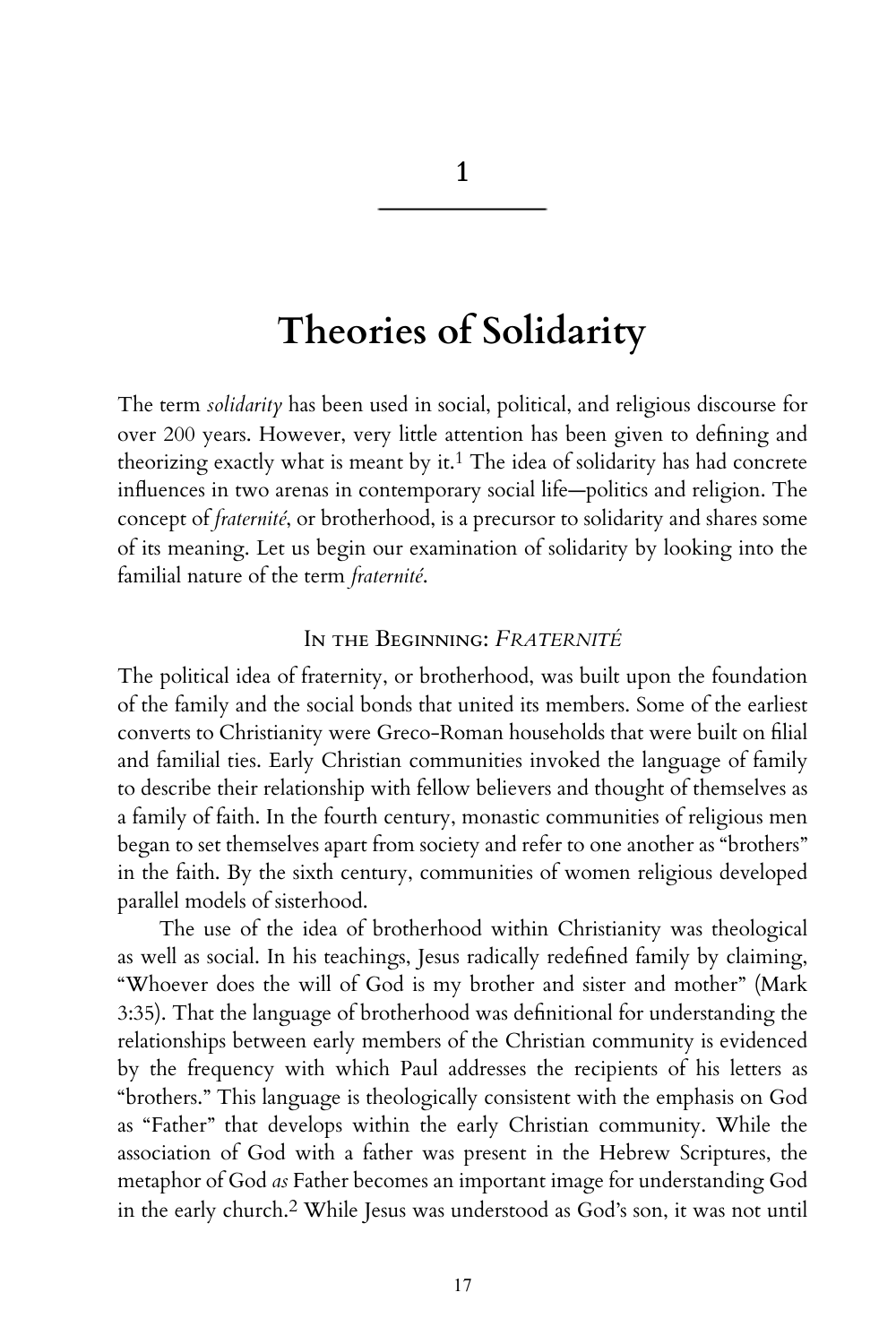the second century that the theological proposition that Jesus *was* God became prominent, and not until the Council of Nicea in 325 that the doctrine of the Trinity became orthodox Christian theology.

By the Middle Ages, the idea of a "brotherhood" based on bonds other than blood or faith began to extend to the secular world to describe the social identities and ties shared by men in a particular profession such as merchants, artisans, and their apprentices.3 Norwegian philosopher Steinar Stjernø argues that during this time and through the Enlightenment, as society generally grew more secular, the term *fraternity* gradually lost its religious connotations.4 While the term is widely associated with the French Revolution through the rallying cry of "*liberté, egalité, fraternité*," it did not appear in the 1789 French political document *Declaration of the Rights of Man and the Citizen,* nor the next nine constitutional documents. It was not until the Constitution of 1848 that it appeared as a formal political concept in the governance of France.5

Philosopher John Rawls, an eminent scholar on issues of justice, noted that "[i]n comparison with liberty and equality, the idea of fraternity has had a lesser place in democratic theory. It is thought to be less specifically a political concept, not in itself defining any of the democratic rights."6 The way that the principles of liberty and equality have been developed in Western political philosophy, these concepts primarily refer to the liberty or equality of the individual in relation to society. As such, they conform to the emphasis on the rights and responsibilities of individual persons that classic liberalism seeks to promote as the foundation of political organization.

Fraternity, by contrast, is more closely associated with rights and responsibilities that correspond to our relationships with particular groups of people to whom we are related by blood, faith, or other social bond. The idea of brotherhood was used in the French Revolution to promote feelings of friendship and camaraderie in ways that downplayed the occupational differences and class distinctions among the revolutionaries.7 However, in contemporary rhetoric, the concept of fraternity refers more to moral obligations that we owe to people we claim as our "brothers" (or "sisters") than to individual political rights. As a concept rooted in the moral obligations that arise from social relationships, it is a more complex political concept than equality or liberty and stands at odds with the liberal foundations of individualism that undergird contemporary Western democracies. While the concept of fraternity or brotherhood has both religious and secular origins, the use of this term has largely been eclipsed by the term solidarity, which shares very similar associations. The concept of solidarity has also been used in both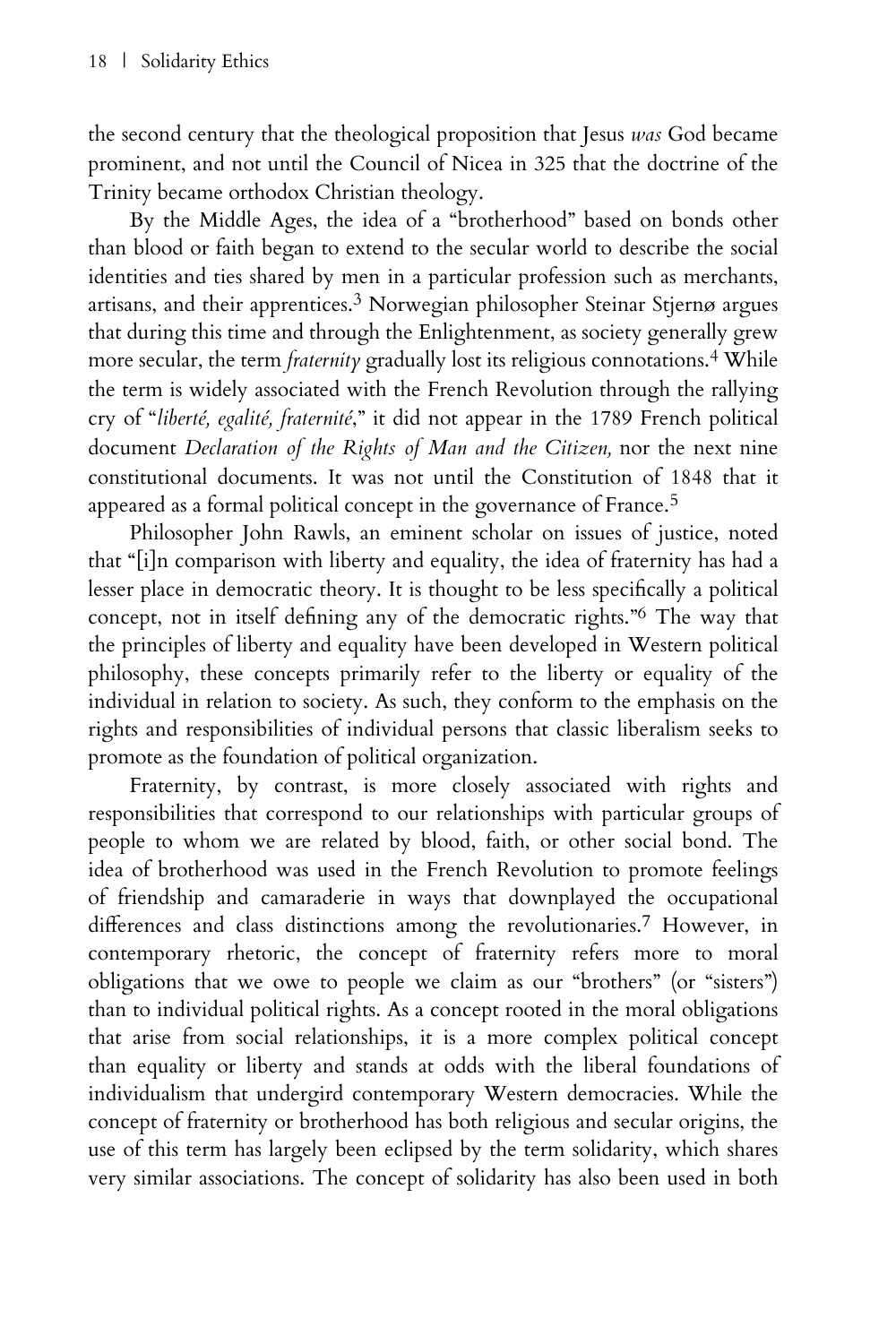political theory and Christian theology, and we will examine its usage in each setting.

#### Development of Solidarity in Political Theory

In 1821, French philosopher Charles Fourier published *Theorie de l'Unite,* in which he offers a new model for social and political organization based on the formation of utopian communities that he called phalanxes. These phalanxes, which were modeled after the housing of military personnel, allowed 1,500 people to live and work together in common households. For this reason, his work is seen as a forerunner to socialism. However, Fourier did not imagine the elimination of private property or class differences, but rather the formation of a harmonious society that was rooted in a shared feeling of community or solidarity.

While the term *solidarity* was present in the Napoleonic Code in 18048 to refer to the collective responsibility of debt repayment and insurance,<sup>9</sup> Fourier's use of the term two decades later developed several aspects of the term that reflect the complexity of the idea to this day. In keeping with Fourier's vision for self-sufficient communities where people were able to live in harmony and fulfillment, he uses the term *solidarity* in four distinct ways. First, like its legal usage in the Napoleonic Code, solidarity described a kind of social insurance that provided for a collective repayment of debt. Second, solidarity referred to a willingness to share resources with those in need. Third, it related to a general sentiment or feeling that a community of people held for one another. Finally, Fourier used it to indicate concrete public policies that would provide a guaranteed minimum income to support families.10 These four usages of solidarity—legal obligations, moral responsibility, sentiment, and public policy—reflect the disparate nature of the understanding of solidarity over the last two hundred years and help to explain why it has been difficult to build much consensus around the coherent use of the term.

Pierre Leroux, the next philosopher to use the term, understood the idea of solidarity as primarily about social relationships between people. In fact, he saw society as largely a social rather than a political entity, and he believed the purpose of socialism was to organize greater and greater solidarity in society. While Fourier's concept of solidarity had been limited to his utopian communities, Leroux understood the term as more broadly applicable to the organization of society as a whole. 11

It is no coincidence that the idea of solidarity came to the fore in the early days of the Enlightenment and the Industrial Revolution as the focus in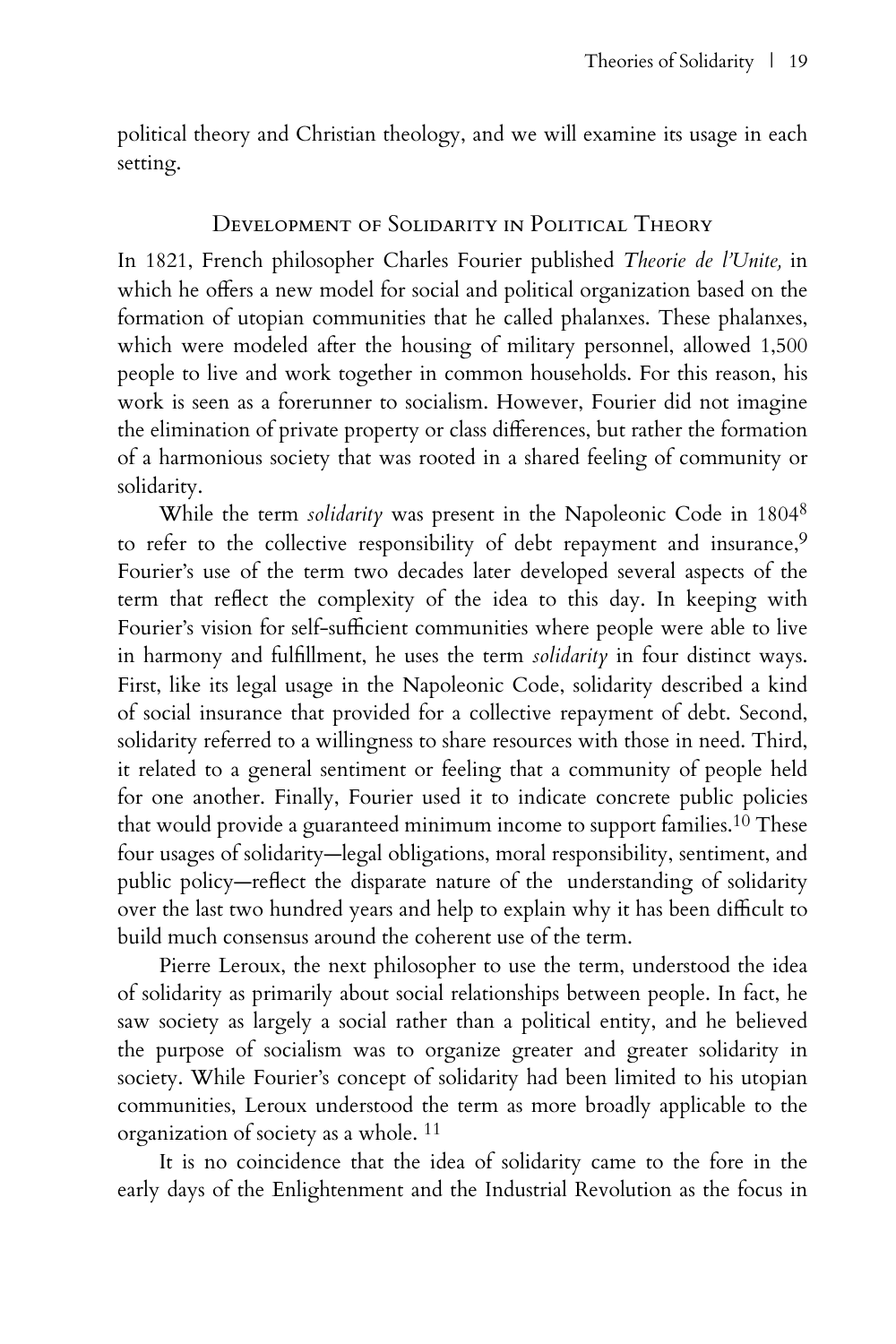philosophy and political and legal theory began to shift from the community to the individual. As we saw with the term *fraternité*, solidarity is also an idea that stands in tension with the individualism that undergirds ideas of liberty and freedom. However, unlike *fraternité*, which is almost exclusively concerned with the communal aspects of relationship, solidarity is a concept that attempts to balance the individual and the community and to live into the tension between an increasing focus on individual rights and liberty and traditional concerns for the common or collective good. One of the most influential new ideas that dominated thinking in the eighteenth century, championed by Adam Smith, was the idea that the behavior of individuals pursuing their own selfinterest in the market sphere would, in the aggregate, create a healthy and well-functioning society. There was a philosophical shift in which the social unit of attention moved from society as a whole to what is good for individual members of society.

Auguste Comte, a French philosopher who was one of the founders of the field of sociology, was opposed to the increasing individualism that accompanied the industrialization of production and the accompanying laissezfaire economic thinking.12 As a budding sociologist, Comte was interested in examining and understanding the functioning of societies or groups of people. He recognized the tensions that existed between individualism and social wellbeing, but he emphasized that there is a radical interdependence that lies at the core of human life. This radical interdependence demonstrates the paradox of the worldview of individualism that was developing in his time. Even as industrialization and the development of assembly lines and manufacturing processes divided people and reduced them to cogs in a machine, people's radical dependence on one another was manifest by the fact that they must work together to produce the material goods needed to survive. Comte believed that because the processes of industrialization moved people toward separation and disunity, government must act deliberately to facilitate the development of a feeling of solidarity among its citizens.13 Comte's rather vague use of solidarity to refer to a "feeling" that he assumed his readers would understand was developed in more detail in the work of Émile Durkheim.

Durkheim was the first person to systematically differentiate between different types of solidarity.14 As a sociologist, Durkheim was interested in understanding what holds societies together. He was not swayed by the arguments of the social contract, self-interest, or rational calculation; he argued instead that society is held together by people's shared social bonds and values. Durkheim recognized that shifts in modern society were changing the ways in which these social bonds were shaped, formed, and adopted, but he held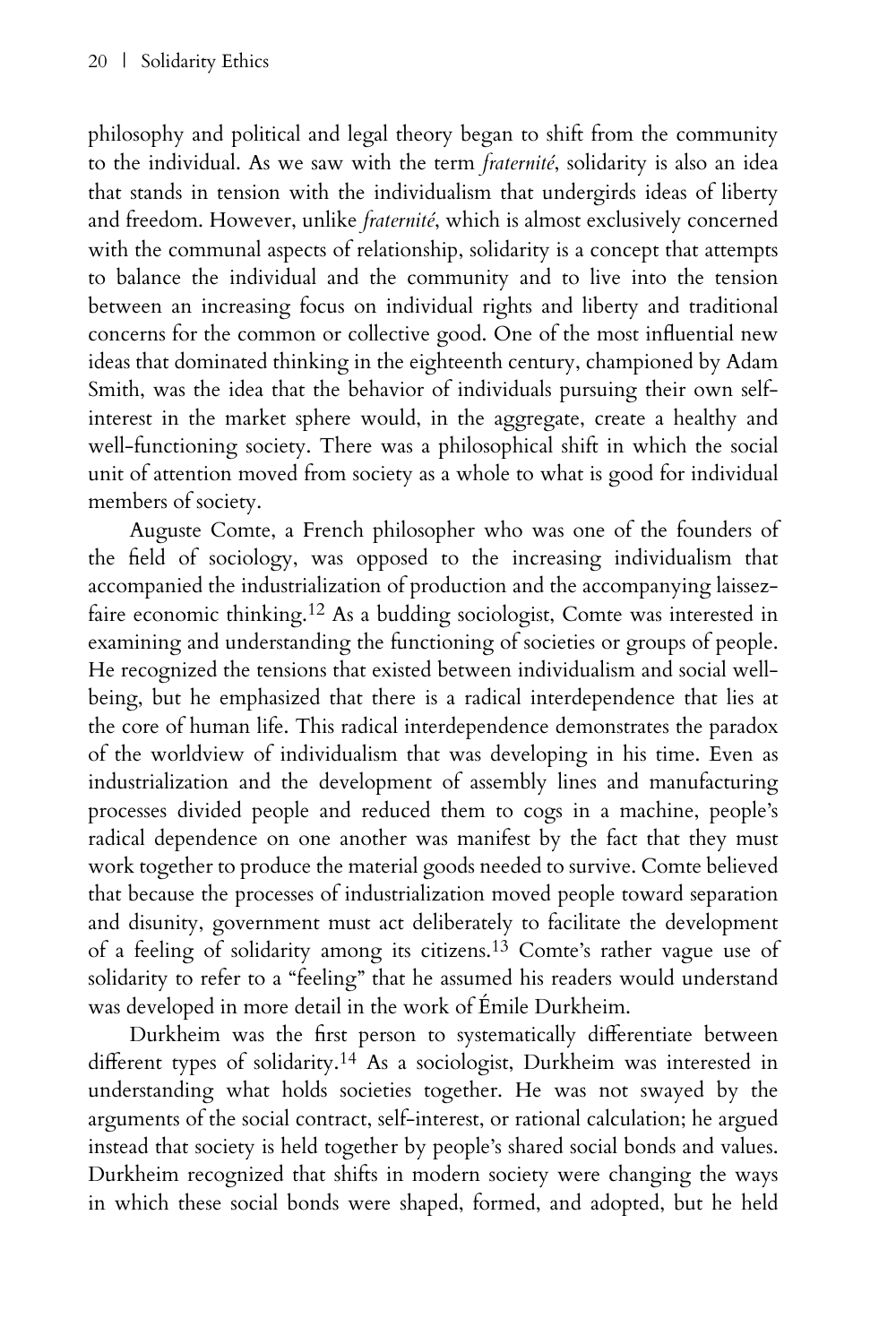them to be essential to social cohesion nonetheless. He used the term *mechanical solidarity* to describe the bonds that hold people together in traditional society. These bonds reflect the similarities that people share in their life experience and worldview as these are shaped by common living conditions, culture, belief systems, religion and rituals.15 Durkheim argued that traditional societies have strong bonds of solidarity that unite them because people in those societies share a common worldview and perspective on life. In modern societies—where there is more variation in life experience, culture, religious beliefs, education, and work experience—people do not share the same social bonds of tradition and values that characterize traditional societies. Here Durkheim picks up on Comte's characterization of the interdependence that characterizes human life, even in industrial societies.

Paradoxically, even as modern societies move toward a celebration of the individual, our actual lives are more dependent on one another as we move into specialized labor that requires us to rely even more on others to help us meet our daily needs. As society moved away from an agrarian and artisanal orientation—in which many people were able to provide for a large number of their day-to-day needs—to a more specialized and labor-saving model of economic production, our interdependence increased. As the work of each individual becomes more and more narrowly defined in an industrial society (and here Durkheim is referring exclusively to wage labor in the workforce), our capacity to meet a greater portion of our own needs declines. Thus, like the organs in the body that perform specialized functions but depend upon the healthy functioning of the whole in order to survive, the solidarity that is present in modern (industrial) societies is an *organic solidarity*. Because Durkheim held that solidarity was the social glue that held societies together, he was concerned that societies were shifting from a mechanical experience of solidarity to an organic experience of solidarity as modernity transformed the nature of work and our social relations in the process. He believed that stark differences in social inequities could interfere with the development of organic solidarity; thus all people should have access to pursue positions and experiences that corresponded to their natural abilities.16 Social justice and equality were thus foundational to Durkheim's understanding of a healthy society bound together by the social bonds of organic solidarity.

While solidarity was not nearly as important a concept to Max Weber as it was to Durkheim, Weber used the idea of solidarity in two important ways that will bear on further discussions. First, Weber proposed that there are two distinct kinds of social relationships that govern how people behave in society. The first, which he refers to as *Vergemeinschaftung,* describes actions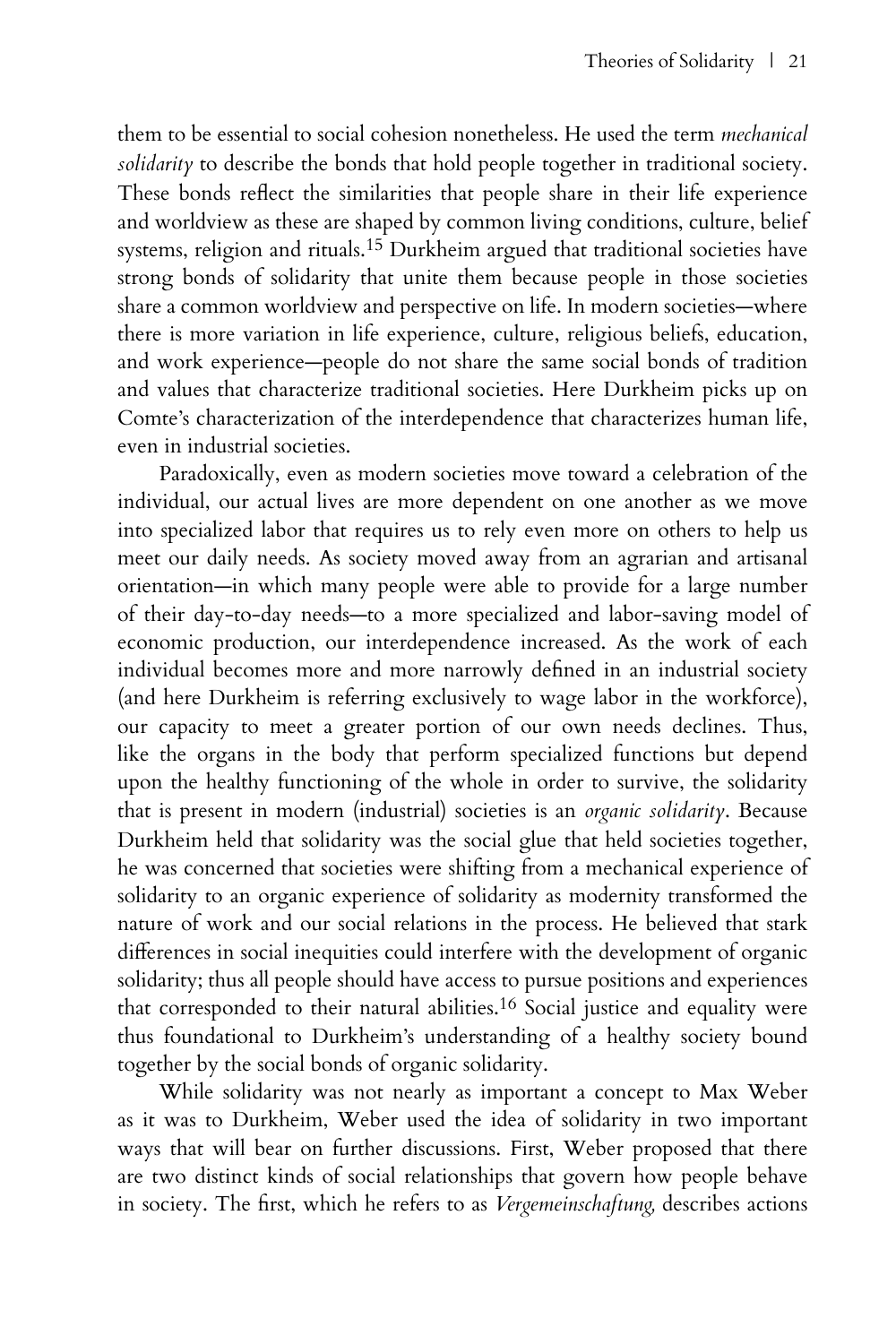and behaviors that are exercised within the boundaries or confines of particular meaningful relationships. These actions are based on a shared sense of community and can be designated as reflecting a sense of social solidarity. The second kind of social relationship, *Vergesellschaftung,* is far removed from personal relationships and the corresponding social obligations and refers to actions that are taken exclusively for personal or material advantage.17

While there is not always a clear dividing line between these two types of relationships and behaviors, they do reflect two distinct ways of thinking about social, political, and economic actions in contemporary life. The first is governed through the social control of the community as decisions are made in the context of community and subject to the approbation or praise of one's colleagues, peers, family, and friends. The second is more appropriately governed by external controls that correspond to democratic principles of fairness and equality. Simply put, in relationships of solidarity there is an internal system of accountability, while relationships of exchange oriented toward material gain are governed by external authorities.

The second contribution that Weber makes to thinking about solidarity is that his description of groups or communities that exhibit solidarity demonstrates the importance of a shared feeling that binds them together in a way that offers a common identity—a "we," so to speak. For Weber, this necessarily presupposes an in-group and an out-group. If there is a "we," then there must also be a "they."18 For the first time, the idea of solidarity is not just used to identify what binds groups of people together, but also to illustrate how this common bond may differentiate the group from others in potentially conflicting ways.

Stjernø points out that the development of the concept of solidarity within the political and social conditions of France in the early nineteenth century meant that it was originally employed by philosophers and thinkers interested in promoting stability and social order in the wake of the political unrest of the French Revolution and the Napoleonic empire.19 Additionally, the development of capitalism and the social changes prompted by the Industrial Revolution also figured prominently in the development of solidarity as a sociological concept to help make sense of the changing social environment. As the term was taken over by German thinkers in the work of Max Weber and subsequently by Karl Marx and his followers, it took a decidedly political turn as it became more closely associated with the actions and identities of workers and worker movements. Weber's notion of confrontation and conflict came to play a more central role in the development of the concept of solidarity as it took root in the Marxist and socialist traditions.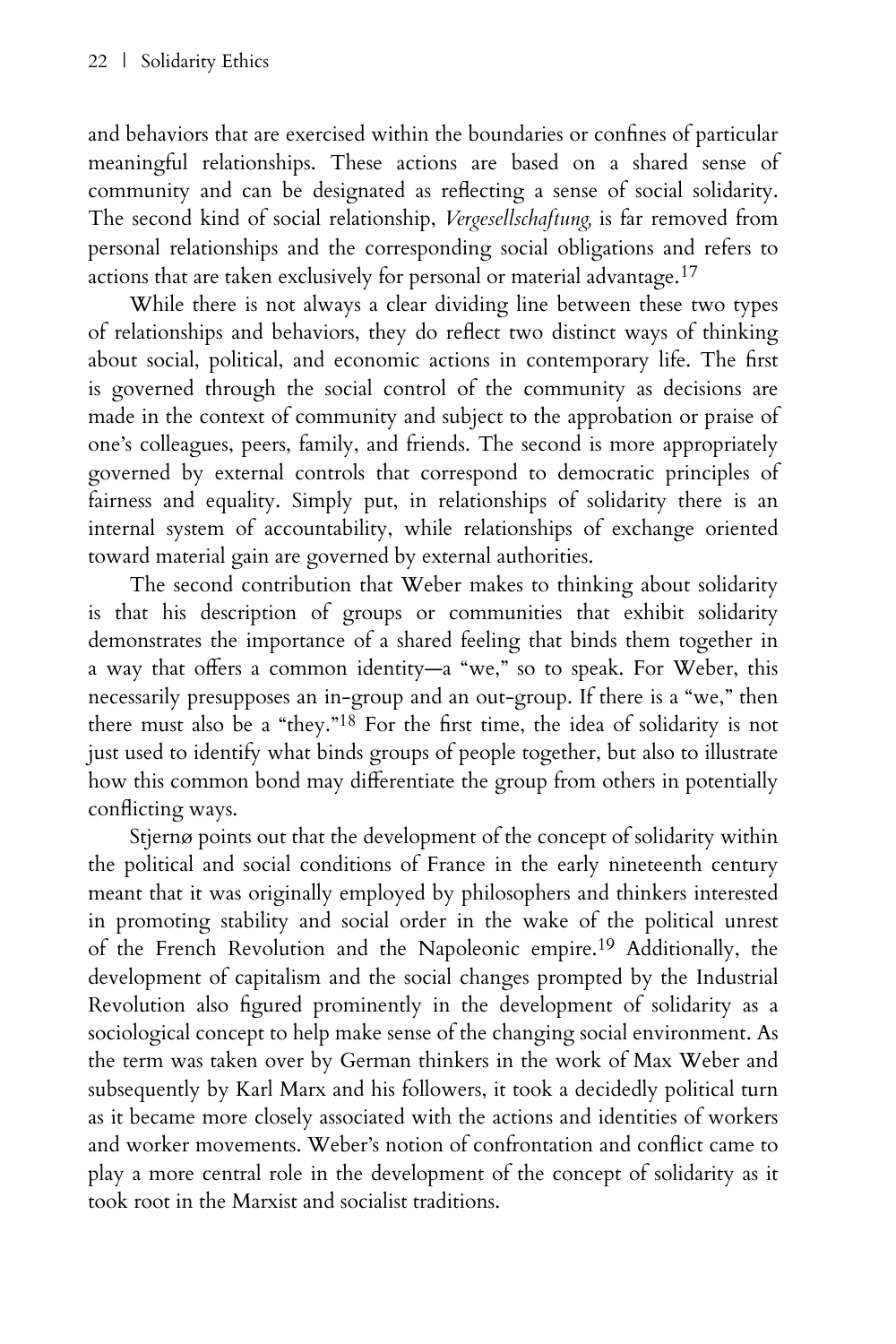While Marx did not use the term *solidarity* very frequently in his own writing, Stjernø argues that his work reflects two different ideas that correspond to the idea of solidarity.20 The first kind of solidarity represents the relationships and bonds between members of the working class due to their common struggle against oppression under capitalism. It is this notion of working-class solidarity that will develop into the dominant form of political solidarity within the socialist party in the late nineteenth and twentieth centuries.

The second form of solidarity Stjernø identifies is an ideal or utopian version of solidarity that Marx envisions can only exist within communist societies. For Marx, it is only within the perfect freedom of communism that genuine and true social solidarity can be achieved among people. The first form of solidarity is an instrumental means of moving toward the true freedom and community that is only possible in a communist society.

It was one of Marx's followers, Karl Kautsky, who transformed the abstract rhetoric of feelings, social bonds, and relationships into concrete political action. Kautsky argued that "the goal of social democracy was to transform society into one where the economy was based upon solidarity."21 By this he meant that worker ownership of the means of production and an emphasis on social or cooperative production offered a more stable and egalitarian economic foundation for society than the capitalist system, which produced great wealth for a small class of people and exploited the workers in the process.22 Kautsky also argued that the political base of a social democratic party should move beyond the working class to include other working people who were exploited by capitalism and shared common concerns with the proletariat, who were traditionally defined as laborers who depended upon wage labor for survival in a capitalist system.

Despite attention to the concept of solidarity by these and other intellectuals in the eighteenth, nineteenth, and twentieth centuries, the concept of solidarity remains vague and insufficiently theorized to the extent that it is a word and a concept that means many things to many people. Its popular association with worker's movements through the popular song "Solidarity Forever" and the Polish labor movement's adoption of the name "Solidarity" in the 1980s has prompted many people to associate the term with communism and socialism. However, the term has been used far more broadly in political philosophy and has a rich history within the Christian tradition as well. The idea of solidarity offers fruitful possibilities for helping to think about faith commitments, political responsibilities, and relationships with neighbors—near and far.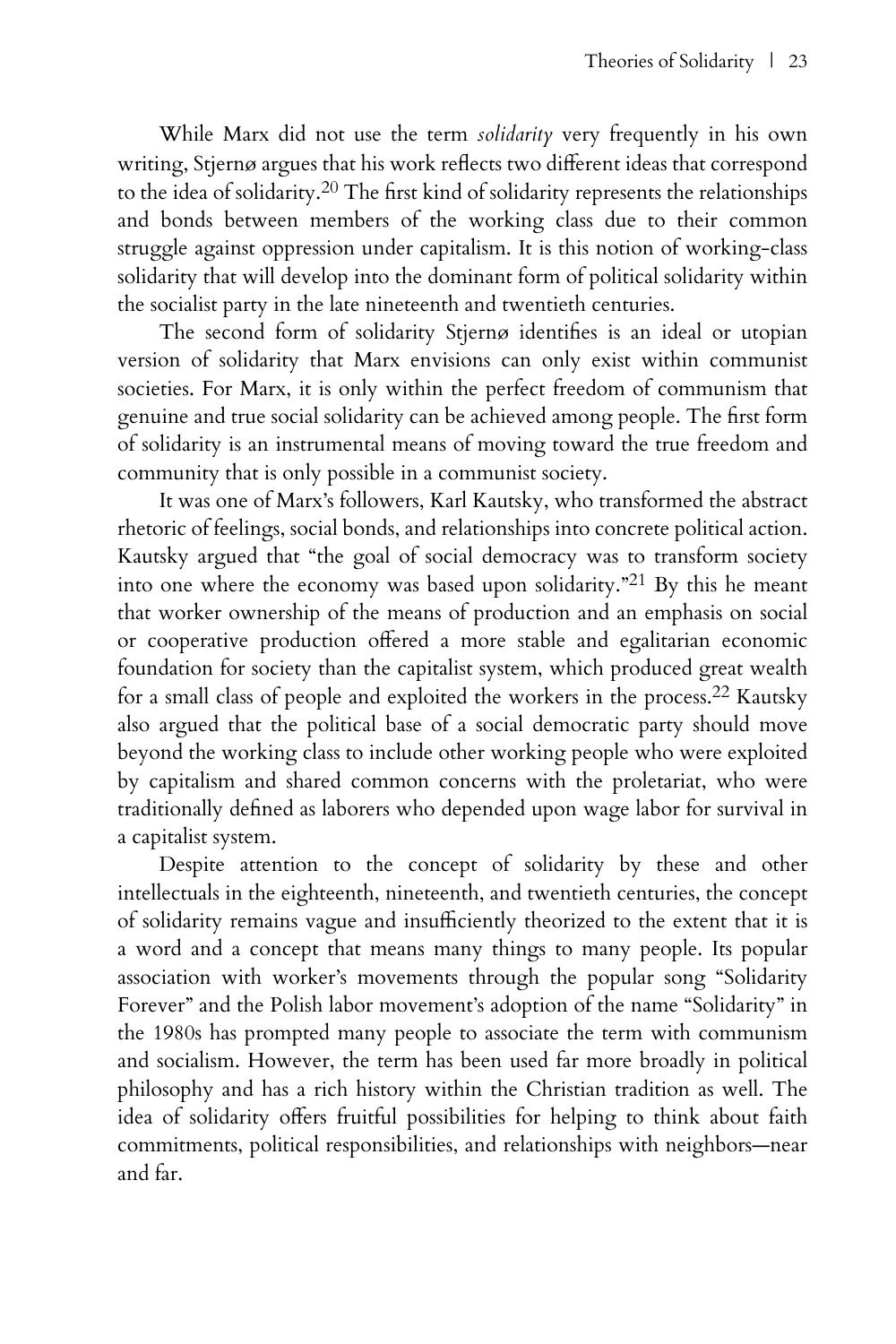### Development of Solidarity in Theological Disciplines

To the extent that the concept of solidarity reflects a deep relationship of affection and mutuality between individuals or groups of people, it is reminiscent of the guiding normative value of love that has shaped Christian theology and practice from the earliest days. In both its *agapē* (selfless love) and *philia* (love of friends and family) forms, love is a dominant theme in the New Testament and the early Christian church. The idea of solidarity in the social and political sense in which it is used by philosophers, social scientists, and politicians began to emerge in Christian thought in the late nineteenth century as both the Protestant and Catholic churches struggled alongside their secular counterparts to discern appropriate responses to the changing social and political world brought about by the Industrial Revolution.

Within Protestant churches in the late nineteenth and early twentieth centuries, the Social Gospel Movement in the United States and the Christian Socialist movement in Europe echoed the concerns raised by Auguste Comte, Émile Durkheim, and Max Weber about the growing tensions between an increasing individualism in capitalist society and the reality of human interdependence even in the modern world. The exploitation and suffering of workers and people living in poverty prompted Protestant ministers, leaders, and laypeople to develop a theology of justice and compassion that supported the needs and interests of exploited workers by working toward public policy reforms like minimum wages, worker safety, reasonable workweeks, and the elimination of child labor. In 1908, the Federal Council of Churches endorsed the "Social Creed of the Churches," which detailed an explicit public social agenda for Protestants that grew out of their faith commitments to justice and equality. While none of the Social Gospelers used the idea of solidarity as a major foundation for the development of their theology or their movement, their work in partnership with marginalized and oppressed workers to improve their social situation and to work toward justice in society reflects the heart of the idea of solidarity. The Social Gospel Movement relates to a longer tradition of social Christianity that reflects over a hundred-year commitment to the practice of solidarity as a concrete way to live out God's prophetic call to justice in our world.23

The shift from the Middle Ages to the world of the Enlightenment also caused the Roman Catholic Church to rethink its role and position in society, particularly in the political realm. While papal authority and the magisterium had a long history of collusion in political power and governance in Europe, the emerging democracies of the nineteenth century required Roman Catholics to rethink the relationship between politics and religion. In 1891, with the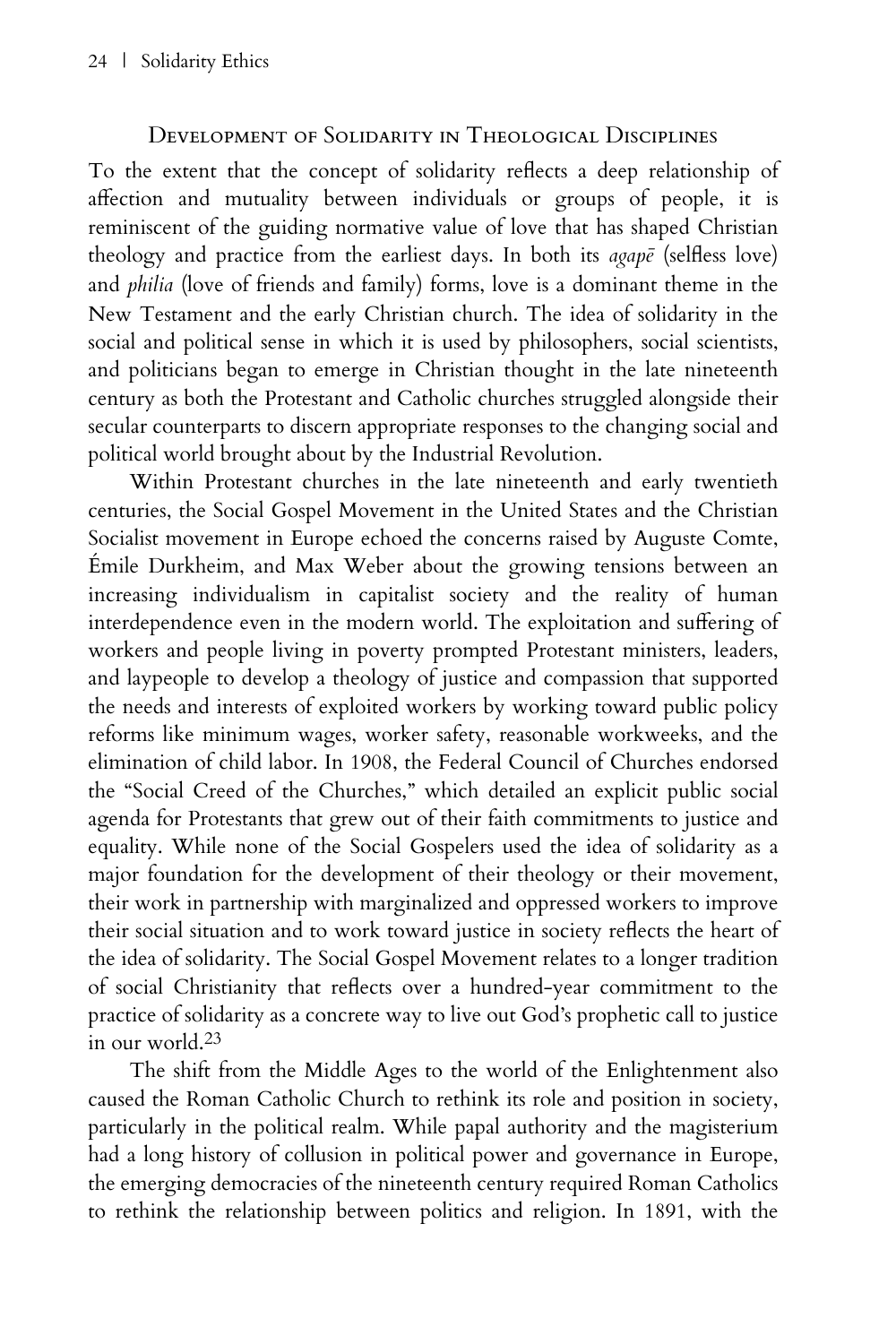publication of *Rerum Novarum*, Pope Leo XIII signaled a new approach to the modern world that put the ancient alliances between throne and altar to rest.24 *Rerum Novarum* established the papacy's commitment to a just social order by declaring allegiance to the poor and needy in society and by reminding Roman Catholics of their Christian obligation to charity. However, Leo XIII did not leave the responsibility of the poor solely to charity; he also called for social reforms that would redress the growing inequalities in society. Much like the Social Gospelers, without using the term *solidarity* the Roman Catholics called for Christians to develop ministries and actions of social justice that would lead to the development of social solidarity in society. The publication of *Rerum Novarum* is regarded as the beginning of what has come to be known as "Catholic social teaching," which is "the application of the word of God to people's lives and the life of society."25

Roman Catholic commitment to charity and social justice continued throughout the twentieth century. Pope John XXIII introduced the term *solidarity* into papal discourse in 1961 in *Mater et Magistra,* which was issued on the seventieth anniversary of *Rerum Novarum.* It was intended to update the Catholic Church's teaching on issues of poverty and the human condition in light of the many social and technological changes that had occurred in the intervening years. John XXIII described himself as taking up the torch of his predecessors in attempting to seek "appropriate solutions to the many social problems of our times"26 when he called for government assistance for people in need and for government action to reduce economic inequality in societies and in the world at large.27 His use of the term *solidarity* largely refers to the character of Christian relationships of "brotherhood," reinforcing some of the overlap between the ideas of solidarity and brotherhood, or *fraternité*, discussed earlier.28 In 1967, Pope Paul VI issued *Populorum Progressio*, a papal encyclical that addressed "the development of peoples." Paul VI uses the term *solidarity* ten times in this statement, though his use largely describes solidarity as the characteristic that he thinks should define the attitudes and relationships that ought to exist between political entities or nation-states.29

Stjernø argues that the Roman Catholic concept of solidarity is rooted both in compassion and collective action to help the poor and underprivileged and in a recognition of the need to move beyond individual charity to address the depth and breadth of the problems of inequality that threaten our world. Solidarity finally becomes a prominent theme of Roman Catholic social teaching with the contributions of Pope John Paul II, who develops a much more vigorous usage of the term.<sup>30</sup> John Paul II carefully links the idea of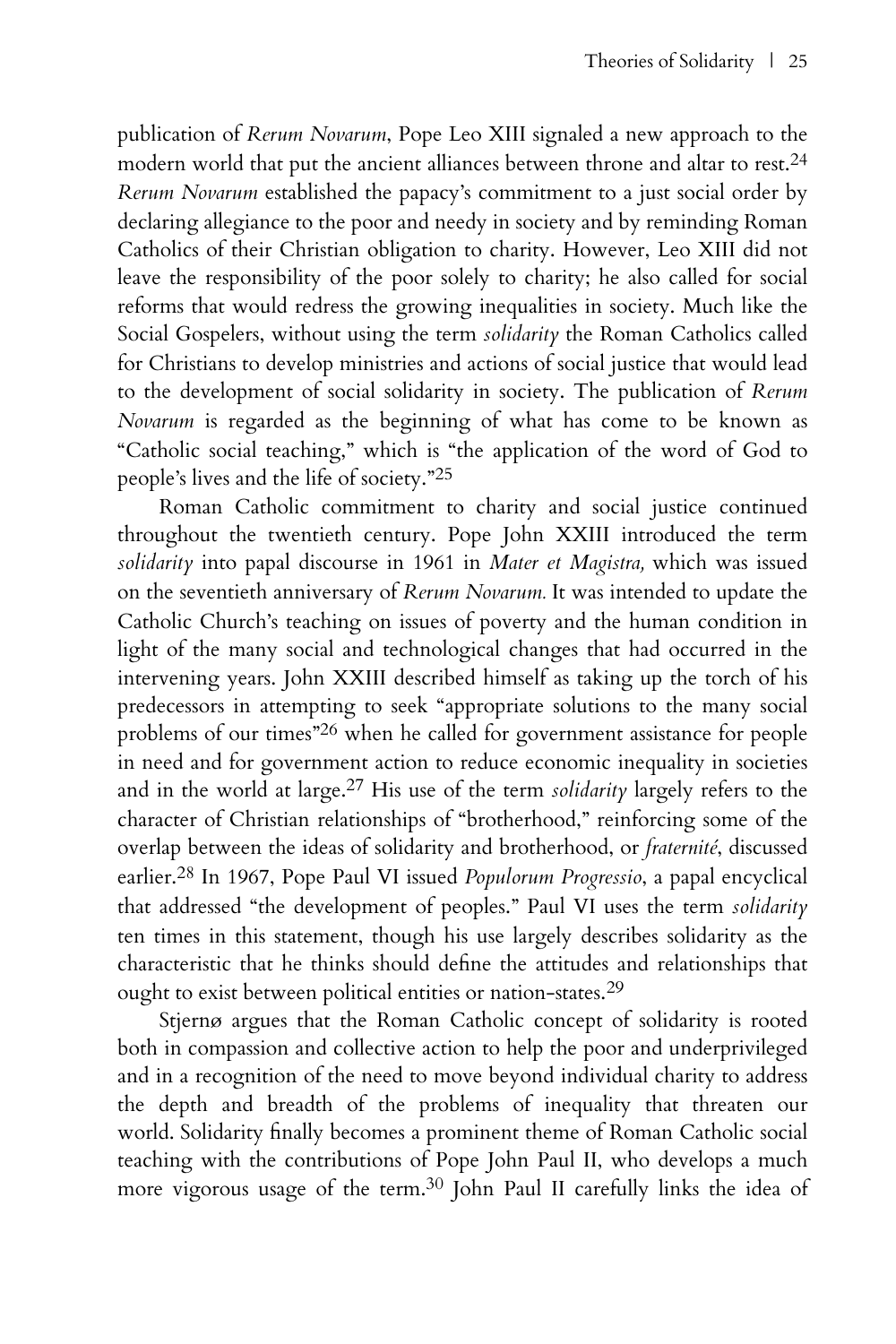solidarity with other key principles of Catholic social thought, including the common good, love, justice, and subsidiarity. *Sollicitudo Rei Socialis,* a papal encyclical issued in 1987, best represents his use of the idea of solidarity as an organizing principle for addressing social problems.

In *Sollicitudo*, John Paul II strongly critiques the reigning political discourse focused on the "logic of blocs" that characterized Cold War political divisions.31 He denounces both "liberal capitalism" and "Marxist collectivism" as inadequate to respond to the pressing moral concerns of the day,32 which he identifies as the problems of poverty, inequality, and underdevelopment. The theme of solidarity is such a prominent aspect of his charge for how the world should shape political and social relationships in ways that can effectively respond to these problems that Robert Ellsberg has characterized his proposed alternative as "the logic of solidarity."33 For John Paul II, this logic of solidarity represents an interdependence between peoples and nations that reflects a commitment to the common good34 and a theological affirmation that the "goods of creation are meant for all."35 Yet because he is aware that ideas like solidarity, interdependence, and the common good are critiqued as being too closely associated with or influenced by Marxist collectivism, he also is careful to argue that solidarity must be balanced by freedom.36 His interest in breaking the dichotomy of East/West and capitalism/communism prompts him to argue that attention to the common good that all humans share and the development of attitudes and relationships of solidarity offer a middle way through these tensions. For him, relationships of solidarity are rooted in the theological claim that people are to regard one another as moral equals who are "neighbors"; he also claims solidarity as a Christian virtue. $37$  John Paul II focuses on solidarity as a concept that defines human relationships as bonds of family and friendship, which then form the basis for the development of societies that actually care for their citizens—especially those who are the most marginalized and in need of assistance.

However, the prominence of the term *solidarity* within Christian theological discourse is arguably due to the centrality of the concept in liberation theology. Gustavo Gutiérrez coined the term "liberation theology" in 1971 to describe a new theological movement that embodied the increasing commitment of priests, nuns, theologians, and churches to address the structural conditions of poverty in Latin America that contributed to the desperation of the majority of the poor.38 Responding to the call of Pope John XXIII for the Second Vatican Council to recognize the Roman Catholic Church as the "church of the poor,"39 religious leaders in Latin America began to conceive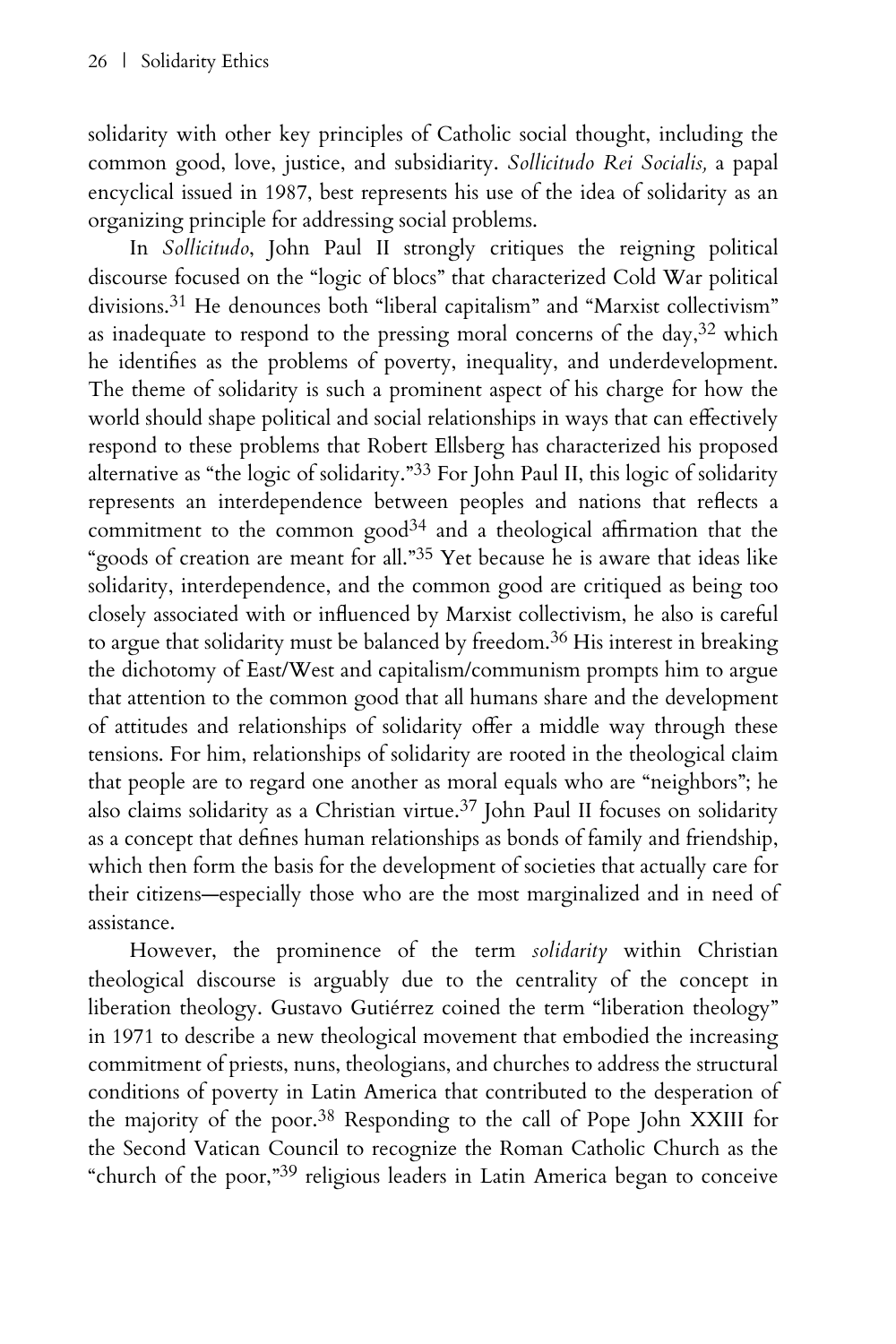of a regional episcopal gathering that would take up this charge in light of the social context of poverty in which they lived and worked.

The Conference of Latin American Bishops in Medellín, Colombia in 1968 marked a new public stance of the Latin American church to renounce its privileges and to side with the poor and oppressed.40 While this commitment to the poor and marginalized was in line with Catholic social teaching since *Rerum Novarum*, Medellín moved beyond calling Christians to respond to the situation of poverty in Latin America with a charitable heart. Rather, it sought to identify the structural foundations of poverty as a prelude to seeking social justice that would establish a meaningful peace in the region.41 Prominent leaders like Gutiérrez, Oscar Romero, Leonardo Boff, and Jon Sobrino spoke out about the need for liberation from the oppression of poverty and repression that marked the sociopolitical context of many Latin American countries in the latter half of the twentieth century. In this struggle for liberation, solidarity was a principal theme.

Sobrino offered the most well-developed discussion of this theme in the 1982 book *Theology of Christian Solidarity.* In it, he focused largely on the development of relationships of solidarity between churches from outside Latin America and Christians and churches in Latin America.42 Sobrino associated the desire of Christians to develop relationships of solidarity with the poor in Latin America during this time with their growing knowledge of the persecution of the church and its people.43 Sobrino described these developing relationships of solidarity as the expression of the true mission of the Christian church—to live into the catholicity of the church as the one universal church that reflected and represented the oneness of God.44

The concept of solidarity within liberation theology began as an attitude that the institutional church ought to take as a way of supporting and helping to empower the poor. One of the principle tenets of liberation theology was the idea of the self-determination of the poor, which accompanied an increasing recognition that the liberation of the poor could not be left to the wealthy and elite. In response to *Populorum Progressio,* in which Paul VI proclaimed development as the new name for peace,<sup>45</sup> the "Message of the Bishops of the Third World" articulated a growing consensus that "the people of the poor and the poor of the peoples . . . know from experience that they must rely on themselves and their own strength, rather than on the help of the rich."46 This emphasis on empowering the poor led to the development of base Christian communities (BCC) where marginalized people gathered together to study Scripture and to talk about how to create social change in their communities and their countries. Rather then seeing themselves as the leaders and instigators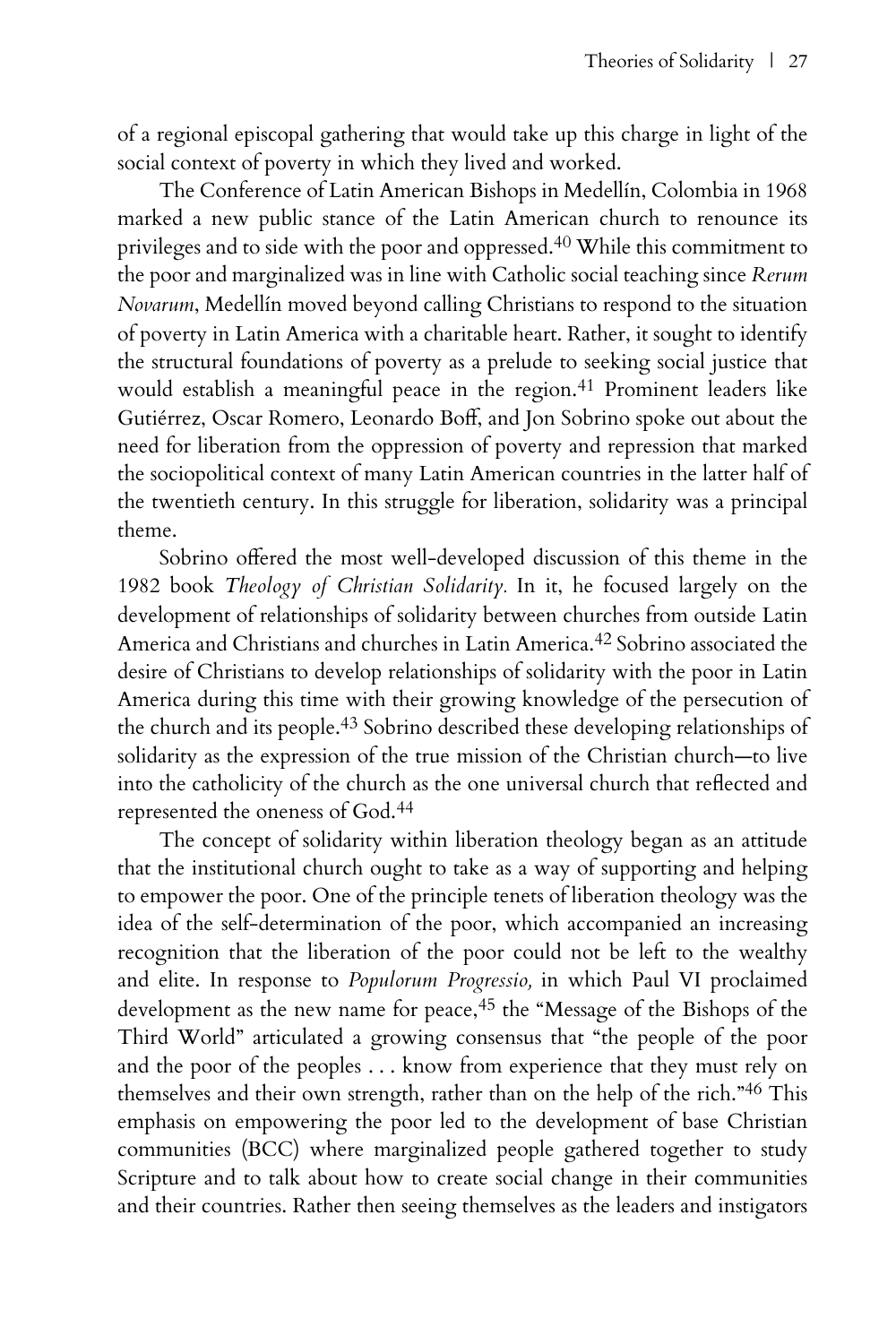of this growing liberation movement, Latin American theologians argued that the institutional church needed to be in solidarity with the BCCs, meaning that the church would pledge to use its power, authority, and resources to support the liberation struggles of the people. In the Medellín statement, when the bishops called themselves to solidarity with the poor, they described this as making the problems and struggles of the poor their own.<sup>47</sup> Base Christian communities and liberation theology continued to grow throughout the 1970s, as did poverty and political repression in many parts of Latin America.

The idea of churches and individuals acting in solidarity with the churches and peoples of Latin America really took hold in the early 1980s in response to the political turmoil in Central America. This turmoil became increasingly more public with the murder of Archbishop Oscar Romero and four US Catholic women in 1980, the "disappearance" of countless civilians who were murdered by off-duty military personnel known as "death squads," and the influx of refugees into the United States seeking political asylum and sharing stories of the atrocities of civil war and paramilitary activity. As awareness of the political repression in various countries in Latin America grew, many US churches responded by organizing the "Sanctuary Movement." Sanctuary churches were local congregations that provided asylum and support for political refugees that the US government refused to recognize. In addition to addressing the needs of refugees, many of these people and their institutions understood their commitment to solidarity with Latin America to entail developing personal or ecclesial relationships with people and churches in Latin America, to travel to trouble spots as a way of raising attention to the issues, to lobby Congress to change US asylum laws, and to advocate for the closing of the "School of the Americas," a US government training facility in Georgia where many Latin American military leaders were trained in techniques of torture and repression. In this way, US churches and US Christians (and others) acted exactly the way Latin American theologians had called for the non-poor to respond. They reacted with solidarity with the poor and repressed in their region by using their status, power, influence, and financial resources to stand with the poor and marginalized as partners fighting together against injustice.<sup>48</sup>

In the years since the word *solidarity* began to be used in Latin American liberation theology, it has become ubiquitous as a clarion call in situations of injustice. It has been embraced by liberation and feminist theologians such as Beverly Harrison, Sharon Welch, Ada-Maria Isasi-Diaz, Mary Hobgood, and Anselm Min.49 With the exception of Min, these feminist and liberation theologians have used the term *solidarity* to refer to relationships between people of privilege and people who are oppressed. While their projects have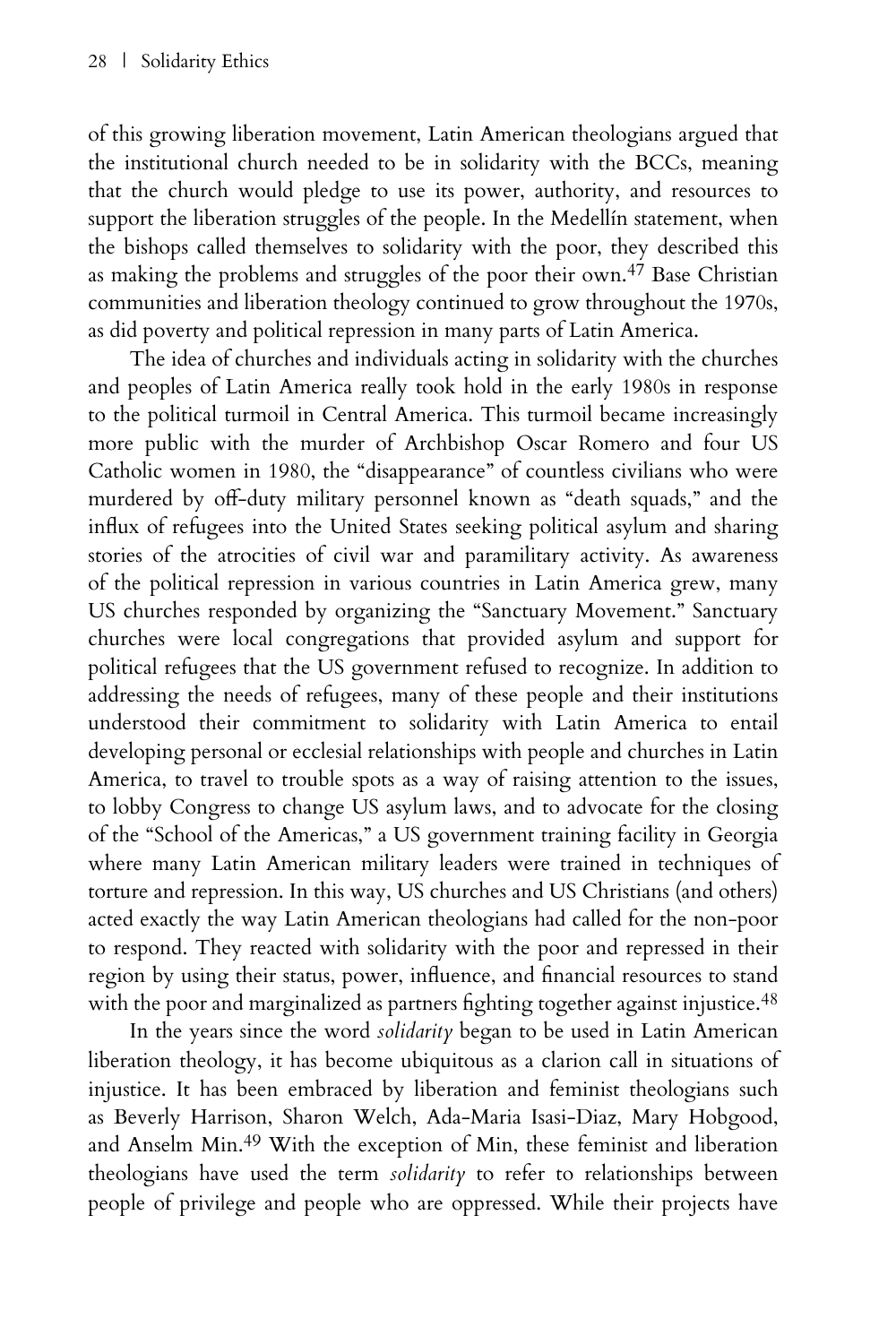not been to offer a systematic definition of what they mean by solidarity, each author has emphasized aspects of solidarity that contribute to the development of a robust ethic of solidarity. Harrison highlights that solidarity requires accountability to oppressed people, Welch describes solidarity as the theoretical content of liberation theology, and Isasi-Diaz defines solidarity as the enactment of the gospel demand to love our neighbor.50 Hobgood draws on feminist and liberationist definitions of solidarity as accountability and mutuality to dissect real experiences where solidarity was lacking in an effort to examine what accountability to "world-majority" women would look like.51 Min, whose work is the most recent, identifies himself as a liberation theologian but develops a theology of "solidarity of others" as a new paradigm that he argues moves beyond liberation theology.52 For Min, liberation theology has been too focused on the differences that separate people. The idea of "solidarity of others" that he offers is meant to be a new way of seeing human relationships as based on interdependence rather than individualism (which he sees as promoting the idea of difference).

### Solidarity as the Foundation for Social Change

Historically, solidarity has been a challenging and rigorous principle. It continues to hold the potential to offer people of privilege a transformative avenue for engaging the world and using their privilege for the common good. However, the casual usage of the term to describe everything from purchasing a handbag,53 to donating money, signing a petition, or wearing a bracelet risks undermining solidarity's potential for the kind of social change prompted by something like the Sanctuary Movement. Furthermore, the danger of connecting the practice of solidarity with the consumptive activity of shopping is that it threatens to undermine the power of the term to encourage people to engage in a structural critique of the patterns of global capitalism that are contributing to the continued impoverishment of many of the poorest of the poor. While it would be foolhardy to try to rescue solidarity from the many ways in which its usage belittles its deeper transformational aspects, it is useful to think carefully about the ways in which the idea of solidarity can serve as the foundation for a transformation ethic for people of privilege.

Within theological discourse, the principle of solidarity has primarily developed in three concrete ways. The first way focuses on how base Christian communities (or other communities of poor and near-poor people) work together with one another as support networks for engaging in the process of social change. The second way focuses on how the institutional church (or churches) can develop ecclesial relationships of solidarity with the poor in order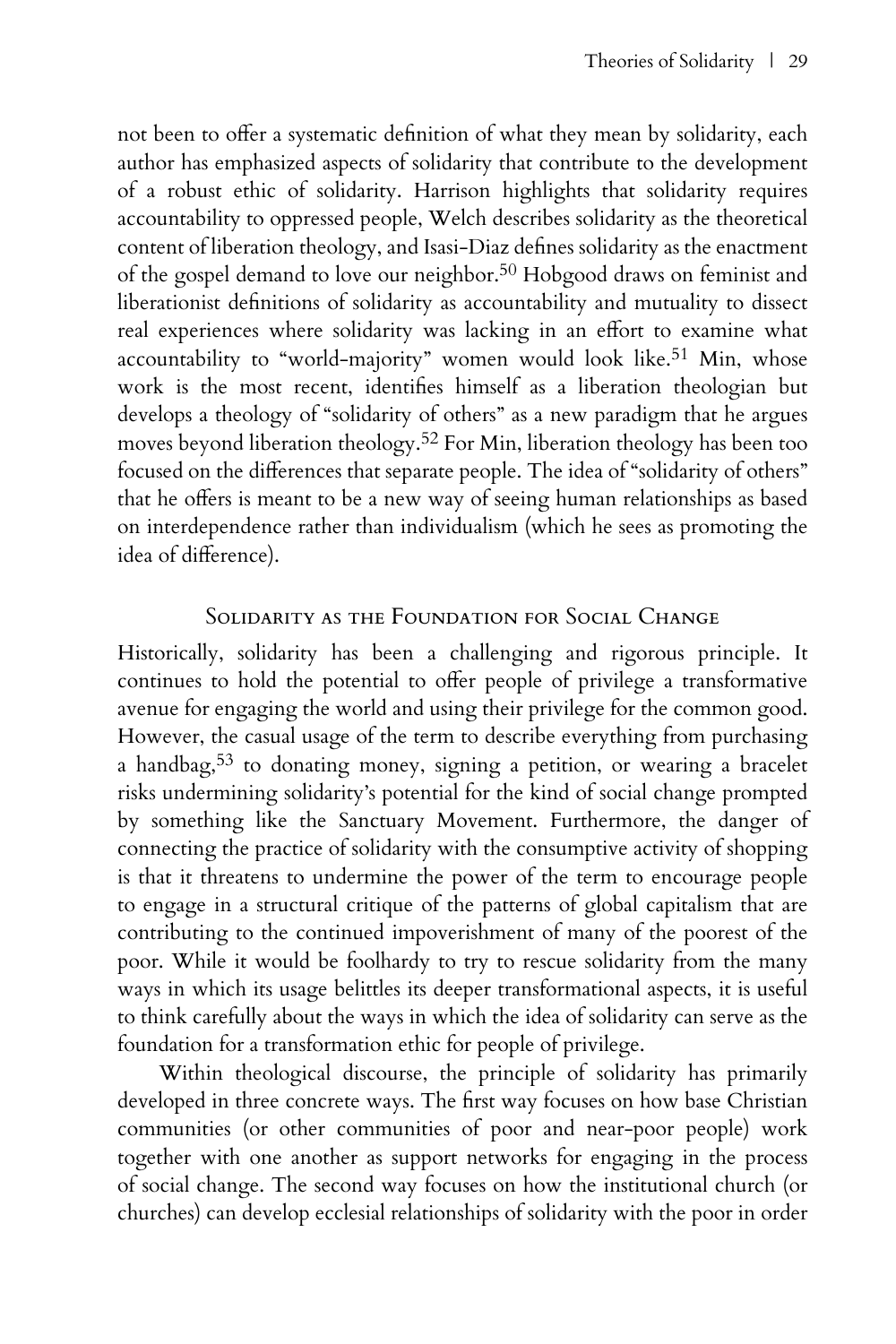to take up their cause, to partner with them in development, resistance, and justice, and to speak for them when they lack access or voice. The third way is as a strategy or tool that can contribute to the support of a short-term action, campaign, or relief effort.

Both of the first two usages of solidarity indicate a longer-term commitment to partnership and long-term social change, while the third usage is an attempt to capitalize on the moral value of the first two usages in order to leverage short-term support for a particular agenda. Because the concept of solidarity has been so closely tied to liberation theology for the past forty years, each of these approaches begins with the reality of the poor and marginalized as its starting point. What has yet to be fully developed is an ethic of solidarity that starts from the reality of life in the first world and that focuses on the ways in which solidarity can offer people of privilege opportunities to build relationships and networks of solidarity that allow them to build new lives rooted in the interdependence of the human community reflected in the mandate to love your neighbor as yourself. Because a first-world ethic of solidarity begins from a position of privilege rather than a position of marginalization, analyzing and understanding privilege must be its starting point.

## **Notes**

1. Two scholars have paid significant attention to examining the history and meaning of this concept. German philosopher Kurt Bayertz organized a conference on the topic in 1994 with two colleagues and subsequently edited a book, *Solidarity*, ed. Kurt Bayertz (Dordrecht, The Netherlands: Kluwer Academic, 1999). The book's twenty contributors examine both the history of this idea and how it has been used and appropriated in different disciplines and spheres of society. In 2004, Steinar Stjernø published a more in-depth intellectual history of solidarity, *Solidarity in Europe: The History of an Idea* (Cambridge: Cambridge University Press, 2004)*.* This book traces the history of the concept through its two primary manifestations in European tradition, social theory and theology. Additionally, in 2008, philosopher Sally J. Scholz examined how the concept of solidarity might contribute to a theory of political solidarity, *Political Solidarity* (University Park, PA: Penn State, 2008).

2. See Sallie McFague, *Metaphorical Theology: Models of God in Religious Language* (Minneapolis: Fortress, 1982), and *Models of God: Theology for an Ecological, Nuclear Age* (Philadelphia, Fortress, 1987) for detailed discussion about the use and value of metaphorical language for the divine.

3. Stjernø, *Solidarity in Europe,* 26–27.

4. Ibid., 27.

5. Véronique Munoz-Dardé, "Fraternity and Justice," in *Solidarity*, ed. Kurt Bayertz (Dordrecht, The Netherlands: Kluwer Academic, 1999), 94, n.3.

6. John Rawls, *A Theory of Justice* (Cambridge: Harvard University Press, 1971), 105. 7. Stjernø, *Solidarity in Europe,* 27.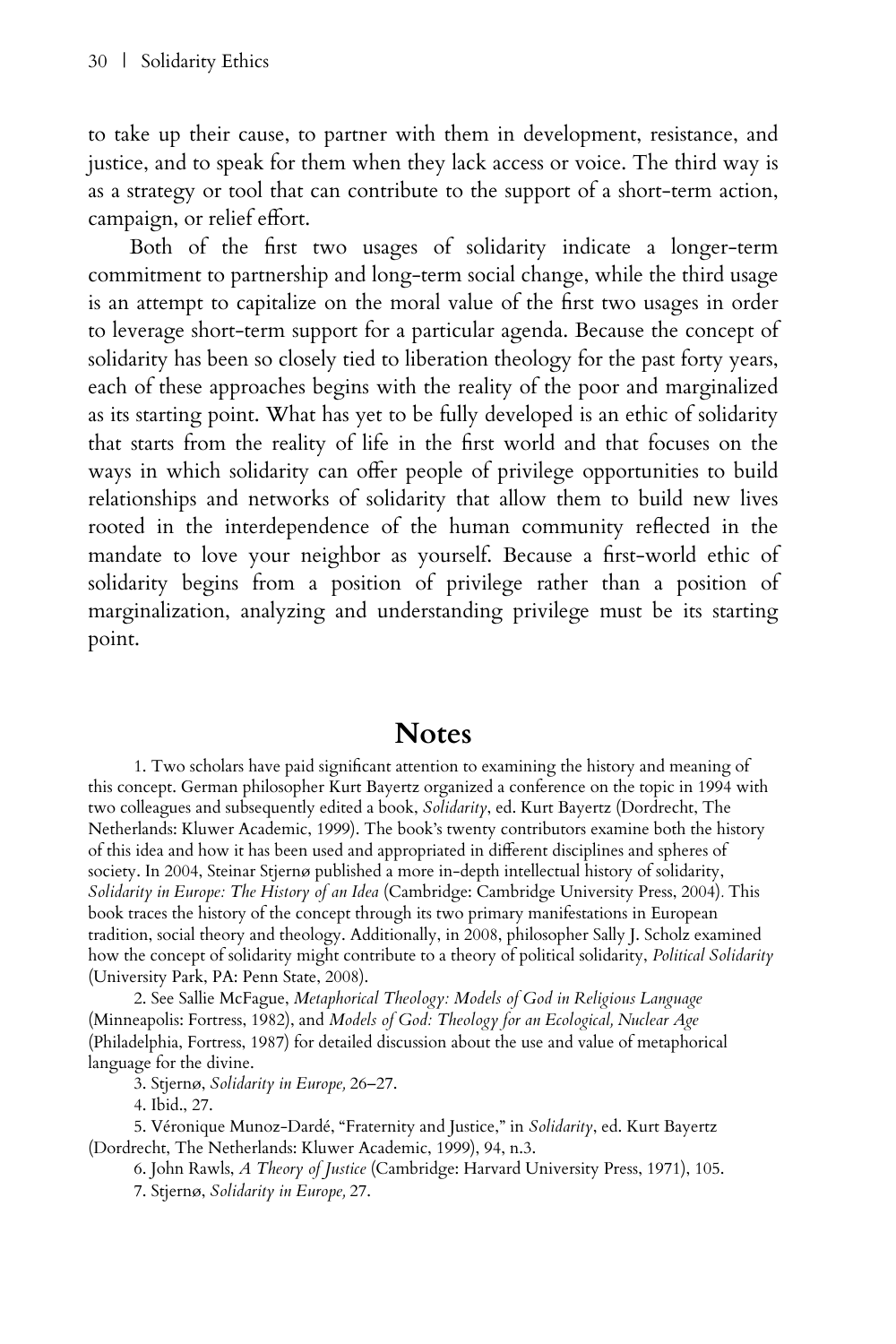8. Sven-Eric Liedman, "Solidarity," trans. Ken Schubert, *Eurozine,* 2002, originally published as *Att se sig sjålv i andra: Om solidaritet* (Bonnier Esså, 1999).

9. Stjernø*, Solidarity in Europe,* 28.

10. Ibid., 28.

11. Ibid., 29.

12. Ibid., 31.

13. Liedman, "Solidarity," 4.

14. Kurt Bayertz, "Four Uses of 'Solidarity,'" in *Solidarity,* ed. Kurt Bayertz (Dordrecht, The Netherlands: Kluwer Academic, 1999), 12. Durkheim develops his analysis of solidarity in Émile Durkheim, *The Division of Labor in Society* (1893, trans. W. D. Halls, 1933; repr., New York: Free Press, 1997).

15. Stjernø, *Solidarity in Europe,* 33.

16. Ibid., 34–35.

17. Ibid., 37.

18. Ibid., 38.

19. Ibid., 39.

20. Ibid., 46.

21. Ibid., 48.

22. Karl Kautsky, *The Class Struggle (Erfurt Program),* 1892, trans. William E. Bohn (Chicago: Charles H. Kerr, 1910).

23. For more detail about the history and development of social Christianity, see Gary Dorrien, *Soul in Society: The Making and Renewal of Social Christianity* (Minneapolis: Fortress Press, 1995).

24. Stjernø, *Solidarity in Europe,* 64.

25. John Paul II, *Sollicitudo Rei Socialis*, encyclical letter on social concern, December 30, 1987, as quoted in Robert Ellsberg, *The Logic of Solidarity: Commentaries on Pope John II's Encyclical "On Social Concern,"* ed. Gregory Baum and Robert Ellsberg (Maryknoll, NY: Orbis, 1989), ix.

26. John XXIII, *Mater et Magistra*, encyclical letter on Christianity and social progress, May 15, 1961, 50.

27. Stjernø, *Solidarity in Europe,* 68.

28. In *Mater et Magistra* he uses the term solidarity three times in the sense of brotherhood/*fraternité* (23, 155, 157), and twice in a more generic sense of human connection and relationship (146, 190).

29. Paul VI, *Populorum Progressio,* encyclical letter on the development of peoples, March 26, 1967. These references are found in paragraphs 44, 48, 52, 62, 64, 65, 73, and 84. In addition to these eight references, he once uses the phrase "human solidarity" to describe an obligation associated with being part of the human species (17) and once as a Christian obligation associated with hospitality (67).

30. John Paul II's experiences of living in Poland through Nazi occupation, studying theology in both Poland and Rome, teaching and serving as bishop in Poland during the Soviet era, and serving as Pope during the rise of liberation theology in Latin America certainly all contributed in significant ways to his own understanding of the meaning and importance of the concept of solidarity. See Kevin P. Doran, *Solidarity: A Synthesis of Personalism and Communalism in the Thought of Karol Wojtyla/Pope John Paul II* (New York: Peter Lang, 1996) for an analysis of how John Paul II's understanding of solidarity is influenced by both communalism and personalism. See also Baum and Ellsberg, *The Logic of Solidarity,* for extended discussion of his use of solidarity in *Sollicitudo Rei Socialis.*

31. John Paul II, *Sollicitudo Rei Socialis*, 20.

32. Ibid., 21.

33. Baum and Ellsberg*, The Logic of Solidarity*, xi.

34. John Paul II, *Sollicitudo Rei Socialis*, 38.